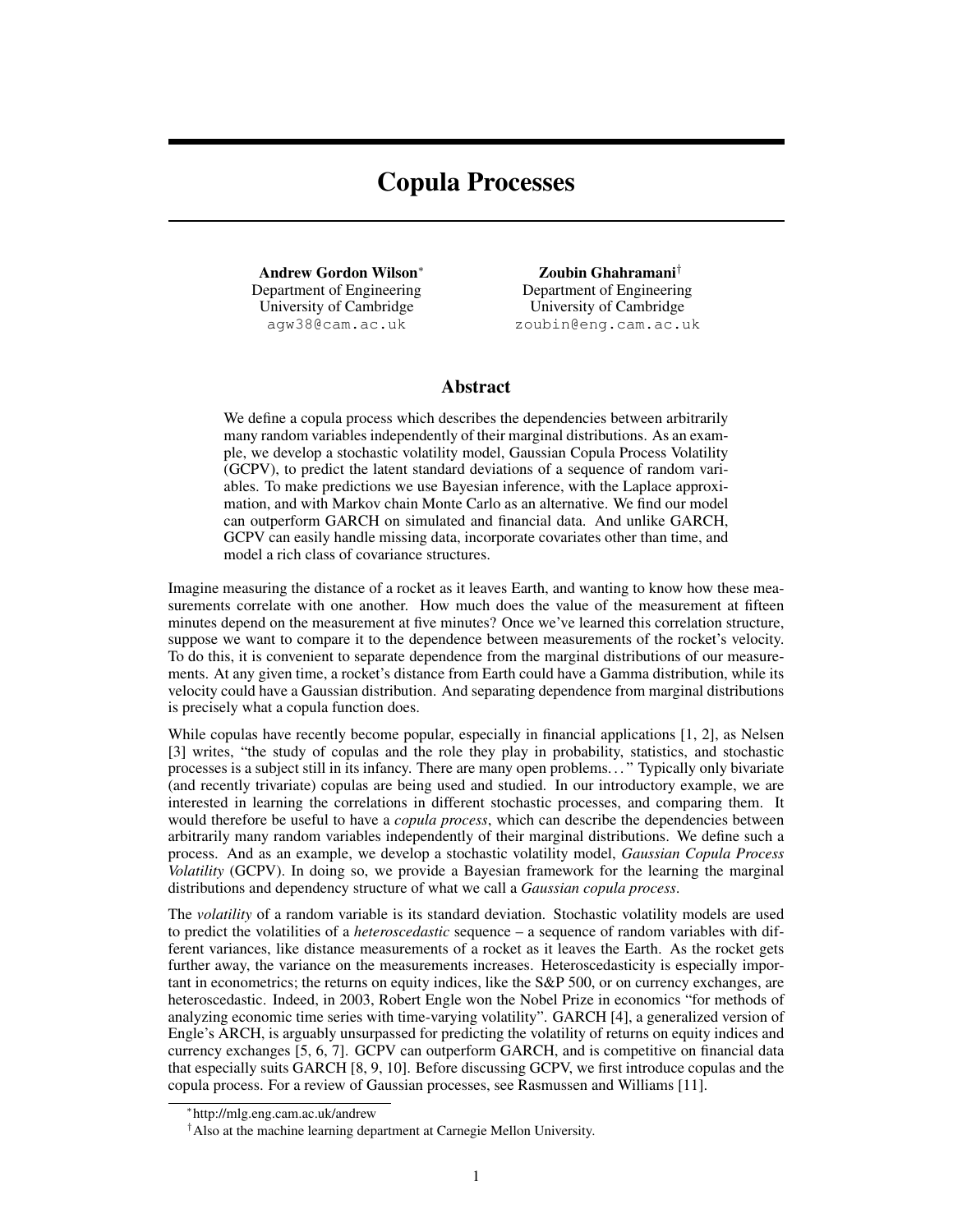# 1 Copulas

Copulas are important because they separate the dependency structure between random variables from their marginal distributions. Intuitively, we can describe the dependency structure of any multivariate joint distribution  $H(x_1, \ldots, x_n) = P(X_1 \leq x_1, \ldots, X_n \leq x_n)$  through a two step process. First we take each univariate random variable  $X_i$  and transform it through its cumulative distribution function (cdf)  $F_i$  to get  $U_i = F_i(X_i)$ , a uniform random variable. We then express the dependencies between these transformed variables through the *n*-copula  $C(u_1, \ldots, u_n)$ . Formally, an *n*-copula  $C : [0, 1]^n \to [0, 1]$  is a multivariate cdf with uniform univariate marginals:  $C(u_1, u_2, \ldots, u_n) = P(U_1 \le u_1, U_2 \le u_2, \ldots, U_n \le u_n)$ , where  $U_1, U_2, \ldots, U_n$  are standard uniform random variables. Sklar [12] precisely expressed our intuition in the theorem below.

#### Theorem 1.1. *Sklar's theorem*

Let *H* be an *n*-dimensional distribution function with marginal distribution functions  $F_1, F_2, \ldots, F_n$ . *Then there exists an n-copula C such that for all*  $(x_1, x_2, \ldots, x_n) \in [-\infty, \infty]^n$ ,

$$
H(x_1, x_2, \dots, x_n) = C(F_1(x_1), F_2(x_2), \dots, F_n(x_n)) = C(u_1, u_2, \dots, u_n).
$$
 (1)

If  $F_1, F_2, \ldots, F_n$  are all continuous then C is unique; otherwise C is uniquely determined on Range  $F_1 \times \text{Range } F_2 \times \cdots \times \text{Range } F_n$ . Conversely, if C is an *n*-copula and  $F_1, F_2, \ldots, F_n$  are *distribution functions, then the function H is an n-dimensional distribution function with marginal distribution functions*  $F_1, F_2, \ldots, F_n$ .

As a corollary, if  $F_i^{(-1)}(u) = \inf\{x : F(x) \ge u\}$ , the *quasi-inverse* of  $F_i$ , then for all  $u_1, u_2, \ldots, u_n \in [0, 1]^n$ ,

$$
C(u_1, u_2, \dots, u_n) = H(F_1^{(-1)}(u_1), F_2^{(-1)}(u_2), \dots, F_n^{(-1)}(u_n)).
$$
\n(2)

In other words, (2) can be used to construct a copula. For example, the bivariate Gaussian copula is defined as

$$
C(u, v) = \Phi_{\rho}(\Phi^{-1}(u), \Phi^{-1}(v)),
$$
\n(3)

where  $\Phi_{\rho}$  is a bivariate Gaussian cdf with correlation coefficient  $\rho$ , and  $\Phi$  is the standard univariate Gaussian cdf. Li [2] popularised the bivariate Gaussian copula, by showing how it could be used to study financial risk and default correlation, using credit derivatives as an example.

By substituting  $F(x)$  for u and  $G(y)$  for v in equation (3), we have a bivariate distribution  $H(x, y)$ , with a Gaussian dependency structure, and marginals  $F$  and  $G$ . Regardless of  $F$  and  $G$ , the resulting  $H(x, y)$  can still be uniquely expressed as a Gaussian copula, so long as F and G are continuous. It is then a copula itself that captures the underlying dependencies between random variables, regardless of their marginal distributions. For this reason, copulas have been called *dependence functions* [13, 14]. Nelsen [3] contains an extensive discussion of copulas.

# 2 Copula Processes

Imagine choosing a covariance function, and then drawing a sample function at some finite number of points from a Gaussian process. The result is a sample from a collection of Gaussian random variables, with a dependency structure encoded by the specified covariance function. Now, suppose we transform each of these values through a univariate Gaussian cdf, such that we have a sample from a collection of uniform random variables. These uniform random variables also have this underlying Gaussian process dependency structure. One might call the resulting values a draw from a *Gaussian-Uniform Process*. We could subsequently put these values through an inverse beta cdf, to obtain a draw from what could be called a *Gaussian-Beta Process*: the values would be a sample from beta random variables, again with an underlying Gaussian process dependency structure. We could also transform the uniform values with different inverse cdfs, which would give a sample from different random variables, with dependencies encoded by the Gaussian process.

The above procedure is a means to generate samples from arbitrarily many random variables, with arbitrary *marginal* distributions, and desired dependencies. It is an example of how to use what we call a *copula process* – in this case, a *Gaussian copula process*, since a Gaussian copula describes the dependency structure of a finite number of samples. We now formally define a copula process.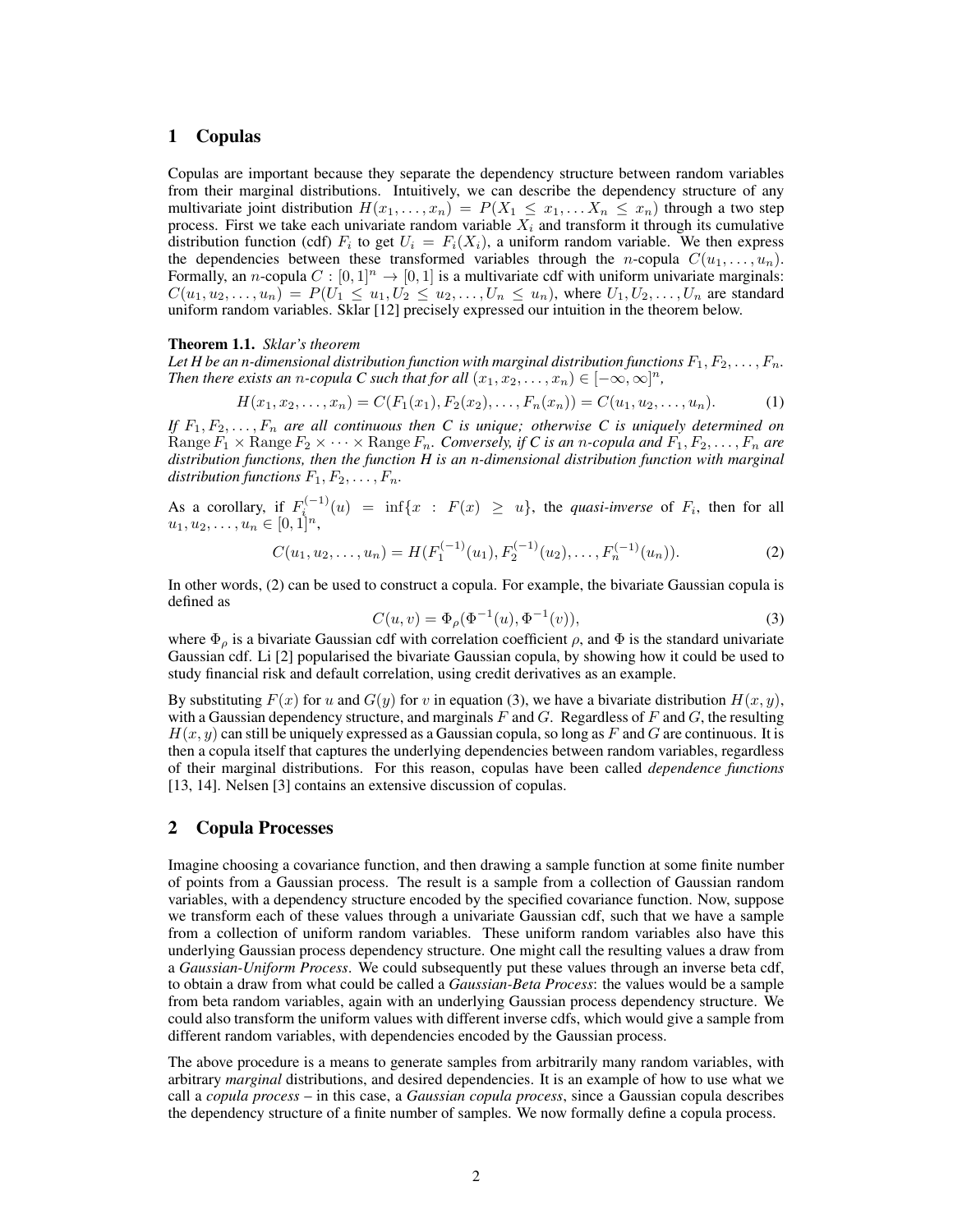#### Definition 2.1. *Copula Process*

Let  $\{W_t\}$  be a collection of random variables indexed by  $t \in \mathcal{T}$ , with marginal distribution functions  $F_t$ , and let  $Q_t = F_t(W_t)$ . Further, let  $\mu$  be a stochastic process measure with marginal distribution *functions*  $G_t$ , and joint distribution function H. Then  $W_t$  is copula process distributed with base *measure*  $\mu$ *, or*  $W_t \sim \mathcal{CP}(\mu)$ *, if and only if for all*  $n \in \mathbb{N}$ *,*  $a_i \in \mathbb{R}$ *<sup>firit</sup>y,*  $a_i \in \mathbb{R}$ *<sup>firit</sup>y.* 

$$
P(\bigcap_{i=1}^{n} \{G_{t_i}^{(-1)}(Q_{t_i}) \le a_i\}) = H_{t_1, t_2, \dots, t_n}(a_1, a_2, \dots, a_n). \tag{4}
$$

Each  $Q_{t_i} \sim \text{Uniform}(0, 1)$ , and  $G_{t_i}^{(-1)}$  is the quasi-inverse of  $G_{t_i}$ , as previously defined.

#### Definition 2.2. *Gaussian Copula Process*

 $\overline{\phantom{a}}$ 

W<sup>t</sup> *is Gaussian copula process distributed if it is copula process distributed and the base measure*  $\mu$  is a Gaussian process. If there is a mapping  $\Psi$  such that  $\Psi(W_t) \sim \mathcal{GP}(m(t), k(t,t'))$ , then we *write*  $W_t \sim \mathcal{GCP}(\Psi, m(t), k(t, t')).$ 

For example, if we have  $W_t \sim \mathcal{GCP}$  with  $m(t) = 0$  and  $k(t, t) = 1$ , then in the definition of a copula process,  $G_t = \Phi$ , the standard univariate Gaussian cdf, and H is the usual GP joint distribution function. Supposing this GCP is a *Gaussian-Beta process*, then  $\Psi = \Phi^{-1} \circ F_B$ , where  $F_B$  is a univariate Beta cdf. One could similarly define other copula processes.

We described generally how a copula process can be used to generate samples of arbitrarily many random variables with desired marginals and dependencies. We now develop a specific and practical application of this framework. We introduce a stochastic volatility model, *Gaussian Copula Process Volatility* (GCPV), as an example of how to learn the joint distribution of arbitrarily many random variables, the marginals of these random variables, and to make predictions. To do this, we fit a Gaussian copula process by using a type of Warped Gaussian Process [15]. However, our methodology varies substantially from Snelson et al. [15], since we are doing inference on latent variables as opposed to observations, which is a much greater undertaking that involves approximations, and we are doing so in a different context.

# 3 Gaussian Copula Process Volatility

Assume we have a sequence of observations  $\mathbf{y} = (y_1, \dots, y_n)^\top$  at times  $\mathbf{t} = (t_1, \dots, t_n)^\top$ . The observations are random variables with different latent standard deviations. We therefore have  $n$ unobserved standard deviations,  $\sigma_1, \ldots, \sigma_n$ , and want to learn the correlation structure between these standard deviations, and also to predict the distribution of  $\sigma_*$  at some unrealised time  $t_*$ .

We model the standard deviation function as a Gaussian copula process:

$$
\sigma_t \sim \mathcal{GCP}(g^{-1}, 0, k(t, t')). \tag{5}
$$

Specifically,

$$
f(t) \sim \mathcal{GP}(m(t) = 0, k(t, t'))
$$
\n(6)

$$
\sigma(t) = g(f(t), \omega) \tag{7}
$$

$$
y(t) \sim \mathcal{N}(0, \sigma^2(t)),\tag{8}
$$

where g is a monotonic warping function, parametrized by  $\omega$ . For each of the observations  $y =$  $(y_1, \ldots, y_n)^\top$  we have corresponding GP latent function values  $\boldsymbol{f} = (f_1, \ldots, f_n)^\top$ , where  $\sigma(t_i) =$  $g(f_i, \omega)$ , using the shorthand  $f_i$  to mean  $f(t_i)$ .

 $\sigma_t \sim \mathcal{GCP}$ , because any finite sequence  $(\sigma_1, \ldots, \sigma_p)$  is distributed as a Gaussian copula:

$$
P(\sigma_1 \le a_1, ..., \sigma_p \le a_p) = P(g^{-1}(\sigma_1) \le g^{-1}(a_1), ..., g^{-1}(\sigma_p) \le g^{-1}(a_p))
$$
(9)  
=  $\Phi_{\Gamma}(g^{-1}(a_1), ..., g^{-1}(a_p)) = \Phi_{\Gamma}(\Phi^{-1}(F(a_1)), ..., \Phi^{-1}(F(a_p)))$   
=  $\Phi_{\Gamma}(\Phi^{-1}(u_1), ..., \Phi^{-1}(u_p)) = C(u_1, ..., u_p),$ 

where  $\Phi$  is the standard univariate Gaussian cdf (supposing  $k(t, t) = 1$ ),  $\Phi_{\Gamma}$  is a multivariate Gaussian cdf with covariance matrix  $\Gamma_{ij} = cov(g^{-1}(\sigma_i), g^{-1}(\sigma_j))$ , and F is the marginal distribution of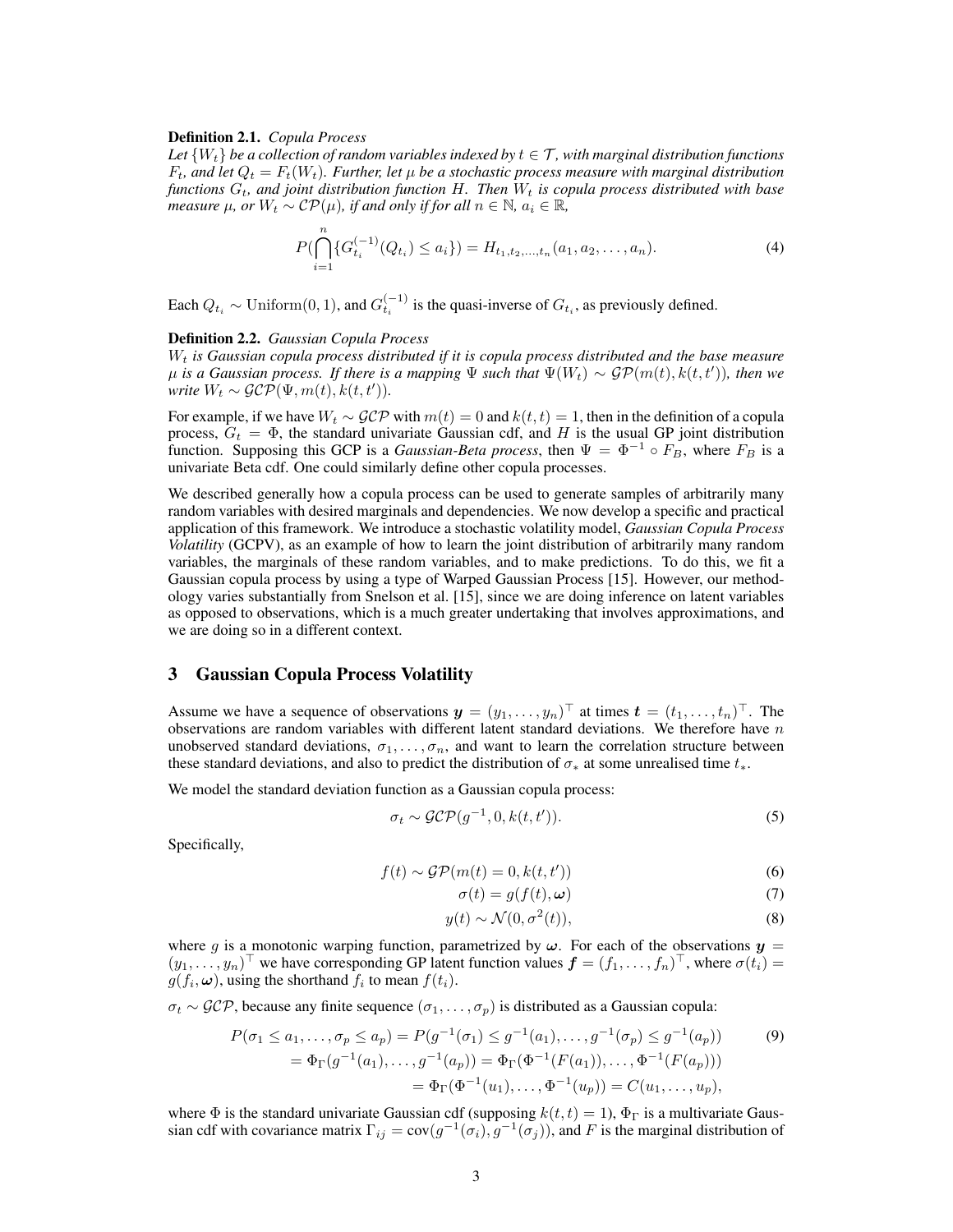each  $\sigma_i$ . In (5), we have  $\Psi = g^{-1}$ , because it is  $g^{-1}$  which maps  $\sigma_t$  to a GP. The specification in (5) is equivalently expressed by (6) and (7). With GCPV, the form of g is learned so that  $g^{-1}(\sigma_t)$ is best modelled by a GP. By learning g, we learn the marginal of each  $\sigma$ :  $F(a) = \Phi(g^{-1}(a))$  for  $a \in \mathbb{R}$ . Recently, a different sort of 'kernel copula process' has been used, where the marginals of the variables being modelled are not learned [16].<sup>1</sup> Further, we also consider a more subtle and flexible form of our model, where the function g itself is indexed by time:  $g = g_t(f(t), \omega)$ . We only assume that the marginal distributions of  $\sigma_t$  are stationary over 'small' time periods, and for each of these time periods (5)-(7) hold true. We return to this in the final discussion section.

Here we have assumed that each observation, conditioned on knowing its variance, is normally distributed with zero mean. This is a common assumption in heteroscedastic models. The zero mean and normality assumptions can be relaxed and are not central to this paper.

## 4 Predictions with GCPV

Ultimately, we wish to infer  $p(\sigma(t_*)|y, z)$ , where  $z = \{\theta, \omega\}$ , and  $\theta$  are the hyperparameters of the GP covariance function. To do this, we sample from

$$
p(f_*|\mathbf{y}, \mathbf{z}) = \int p(f_*|\mathbf{f}, \boldsymbol{\theta}) p(\mathbf{f}|\mathbf{y}, \mathbf{z}) d\mathbf{f}
$$
 (10)

and then transform these samples by g. Letting  $(C_f)_{ij} = \delta_{ij} g(f_i, \omega)^2$ , where  $\delta_{ij}$  is the Kronecker delta,  $K_{ij} = k(t_i, t_j)$ ,  $(k_*)_i = k(t_*, t_i)$ , we have

$$
p(\boldsymbol{f}|\boldsymbol{y},\boldsymbol{z}) = \mathcal{N}(\boldsymbol{f};0,K)\mathcal{N}(\boldsymbol{y};0,C_{\boldsymbol{f}})/p(\boldsymbol{y}|\boldsymbol{z}),
$$
\n(11)

$$
p(f_*|\mathbf{f}, \theta) = \mathcal{N}(\mathbf{k}_*^{\top} K^{-1} \mathbf{f}, k(t_*, t_*) - \mathbf{k}_*^{\top} K^{-1} \mathbf{k}_*).
$$
 (12)

We also wish to learn  $z$ , which we can do by finding the  $\hat{z}$  that maximizes the marginal likelihood,

$$
p(\mathbf{y}|\mathbf{z}) = \int p(\mathbf{y}|\mathbf{f}, \boldsymbol{\omega}) p(\mathbf{f}|\boldsymbol{\theta}) d\mathbf{f}.
$$
 (13)

Unfortunately, for many functions  $g$ , (10) and (13) are intractable. Our methods of dealing with this can be used in very general circumstances, where one has a Gaussian process prior, but an (optionally parametrized) non-Gaussian likelihood. We use the Laplace approximation to estimate  $p(f|y, z)$  as a Gaussian. Then we can integrate (10) for a Gaussian approximation to  $p(f_*|y, z)$ , which we sample from to make predictions of  $\sigma_{*}$ . Using Laplace, we can also find an expression for an approximate marginal likelihood, which we maximize to determine z. Once we have found z with Laplace, we use Markov chain Monte Carlo to sample from  $p(f_*|y, z)$ , and compare that to using Laplace to sample from  $p(f_*|y, z)$ . In the supplement we relate this discussion to (9).

#### 4.1 Laplace Approximation

The goal is to approximate  $(11)$  with a Gaussian, so that we can evaluate  $(10)$  and  $(13)$  and make predictions. In doing so, we follow Rasmussen and Williams [11] in their treatment of Gaussian process classification, except we use a parametrized likelihood, and modify Newton's method.

First, consider as an objective function the logarithm of an unnormalized (11):

$$
s(f|\mathbf{y}, \mathbf{z}) = \log p(\mathbf{y}|\mathbf{f}, \boldsymbol{\omega}) + \log p(\mathbf{f}|\boldsymbol{\theta}).
$$
\n(14)

The Laplace approximation uses a second order Taylor expansion about the  $\ddot{f}$  which maximizes (14), to find an approximate objective  $\tilde{s}(f|y, z)$ . So the first step is to find  $\hat{f}$ , for which we use Newton's method. The Newton update is  $\hat{f}^{\text{new}} = f - (\nabla \nabla s(f))^{-1} \nabla s(f)$ . Differentiating (14),

$$
\nabla s(\mathbf{f}|\mathbf{y}, \mathbf{z}) = \nabla \log p(\mathbf{y}|\mathbf{f}, \boldsymbol{\omega}) - K^{-1} \mathbf{f}
$$
 (15)

$$
\nabla \nabla s(\mathbf{f}|\mathbf{y}, \mathbf{z}) = \nabla \nabla \log p(\mathbf{y}|\mathbf{f}, \boldsymbol{\omega}) - K^{-1} = -W - K^{-1},\tag{16}
$$

where W is the diagonal matrix  $-\nabla \nabla \log p(\boldsymbol{y}|\boldsymbol{f}, \boldsymbol{\omega})$ .

 $<sup>1</sup> Note added in proof: Also, for a very recent related model, see Rodriguez et al. [17].$ </sup>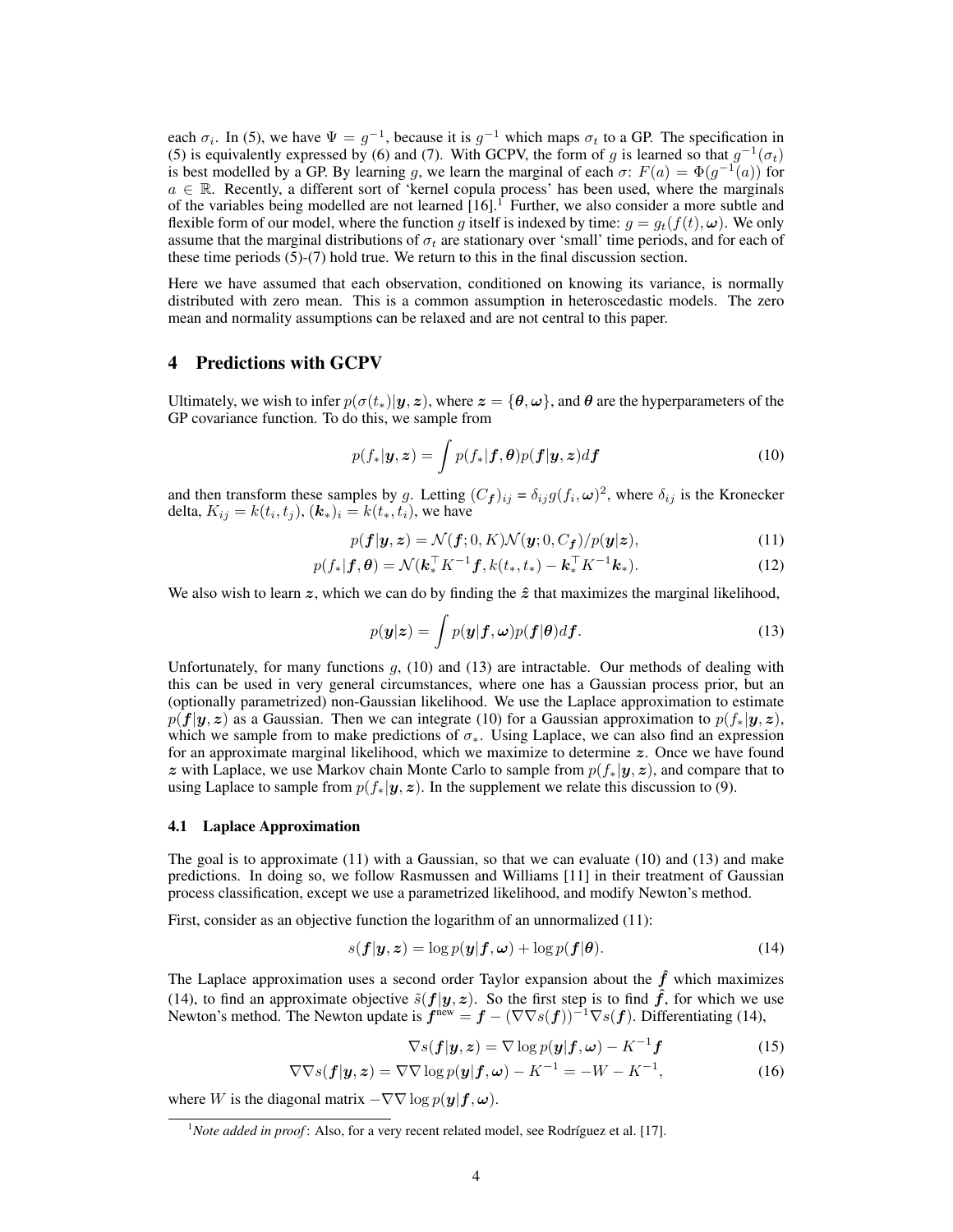If the likelihood function  $p(y|f, \omega)$  is not log concave, then W may have negative entries. Vanhatalo et al. [18] found this to be problematic when doing Gaussian process regression with a Student-t likelihood. They instead use an expectation-maximization (EM) algorithm for finding  $\hat{f}$ , and iterate ordered rank one Cholesky updates to evaluate the Laplace approximate marginal likelihood. But EM can converge slowly, especially near a local optimum, and each of the rank one updates is vulnerable to numerical instability. With a small modification of Newton's method, we often get close to quadratic convergence for finding  $\hat{f}$ , and can evaluate the Laplace approximate marginal likelihood in a numerically stable fashion, with no approximate Cholesky factors, and optimal computational requirements. Some comments are in the supplementary material but, in short, we use an approximate negative Hessian,  $-\nabla \nabla s \approx M + K^{-1}$ , which is guaranteed to be positive definite, since M is formed on each iteration by zeroing the negative entries of  $W$ . For stability, we reformulate our optimization in terms of  $B = I + M^{\frac{1}{2}} K M^{\frac{1}{2}}$ , and let  $Q = M^{\frac{1}{2}} B^{-1} M^{\frac{1}{2}}$ ,  $\mathbf{b} = M \mathbf{f} + \nabla \log p(\mathbf{y}|\mathbf{f})$ ,  $a = b - QKb$ . Since  $(K^{-1} + M)^{-1} = K - KQK$ , the Newton update becomes  $f^{new} = Ka$ . With these updates we find  $\hat{f}$  and get an expression for  $\tilde{s}$  which we use to approximate (13) and (11). The approximate marginal likelihood  $q(\mathbf{y}|\mathbf{z})$  is given by  $\int \exp(\tilde{s})d\mathbf{f}$ . Taking its logarithm,

$$
\log q(\boldsymbol{y}|\boldsymbol{z}) = -\frac{1}{2}\hat{\boldsymbol{f}}^{\top}\boldsymbol{a}_{\hat{\boldsymbol{f}}} + \log p(\boldsymbol{y}|\hat{\boldsymbol{f}}) - \frac{1}{2}\log|B_{\hat{\boldsymbol{f}}}|,\tag{17}
$$

where  $B_{\hat{f}}$  is B evaluated at  $\hat{f}$ , and  $\alpha_{\hat{f}}$  is a numerically stable evaluation of  $K^{-1}\hat{f}$ .

To learn the parameters  $z$ , we use conjugate gradient descent to maximize (17) with respect to  $z$ . Since  $\hat{f}$  is a function of z, we initialize z, and update  $\hat{f}$  every time we vary z. Once we have found an optimum  $\hat{z}$ , we can make predictions. By exponentiating  $\tilde{s}$ , we find a Gaussian approximation to the posterior (11),  $q(f|y, z) = \mathcal{N}(\hat{f}, K - KQK)$ . The product of this approximate posterior with  $p(f_*|f)$  is Gaussian. Integrating this product, we approximate  $p(f_*|y, z)$  as

$$
q(f_*|\mathbf{y}, \mathbf{z}) = \mathcal{N}(\mathbf{k}_*^{\top} \nabla \log p(\mathbf{y}|\hat{\mathbf{f}}), k(t_*, t_*) - \mathbf{k}_*^{\top} Q \mathbf{k}_*).
$$
 (18)

Given  $n$  training observations, the cost of each Newton iteration is dominated by computing the cholesky decomposition of B, which takes  $\mathcal{O}(n^3)$  operations. The objective function typically changes by less than 10<sup>−</sup><sup>6</sup> after 3 iterations. Once Newton's method has converged, it takes only  $\mathcal{O}(1)$  operations to draw from  $q(f_*|\mathbf{y}, \mathbf{z})$  and make predictions.

#### 4.2 Markov chain Monte Carlo

We use Markov chain Monte Carlo (MCMC) to sample from  $(11)$ , so that we can later sample from  $p(\sigma_*|y, z)$  to make predictions. Sampling from (11) is difficult, because the variables f are strongly coupled by a Gaussian process prior. We use a new technique, Elliptical Slice Sampling [19], and find it extremely effective for this purpose. It was specifically designed to sample from posteriors with correlated Gaussian priors. It has no free parameters, and jointly updates every element of  $f$ . For our setting, it is over 100 times as fast as axis aligned slice sampling with univariate updates.

To make predictions, we take J samples of  $p(f|y, z)$ ,  $\{f^1, \ldots, f^J\}$ , and then approximate (10) as a mixture of J Gaussians:

$$
p(f_*|\mathbf{y}, \mathbf{z}) \approx \frac{1}{J} \sum_{i=1}^{J} p(f_*|\mathbf{f}^i, \boldsymbol{\theta}).
$$
\n(19)

Each of the Gaussians in this mixture have equal weight. So for each sample of  $f_*|y$ , we uniformly choose a random  $p(f_*|\bm{f}^i,\bm{\theta})$  and draw a sample. In the limit  $J \to \infty$ , we are sampling from the exact  $p(f_*|\bm{y}, \bm{z})$ . Mapping these samples through g gives samples from  $p(\sigma_*|\bm{y}, \bm{z})$ . After one  $\mathcal{O}(n^3)$ and one  $\mathcal{O}(J)$  operation, a draw from (19) takes  $\mathcal{O}(1)$  operations.

## 4.3 Warping Function

The warping function, g, maps  $f_i$ , a GP function value, to  $\sigma_i$ , a standard deviation. Since  $f_i$  can take any value in  $\mathbb R$ , and  $\sigma_i$  can take any non-negative real value,  $g : \mathbb R \to \mathbb R^+$ . For each  $f_i$  to correspond to a unique deviation,  $q$  must also be one-to-one. We use

$$
g(x, \omega) = \sum_{j=1}^{K} a_j \log[\exp[b_j(x + c_j)] + 1], \quad a_j, b_j > 0.
$$
 (20)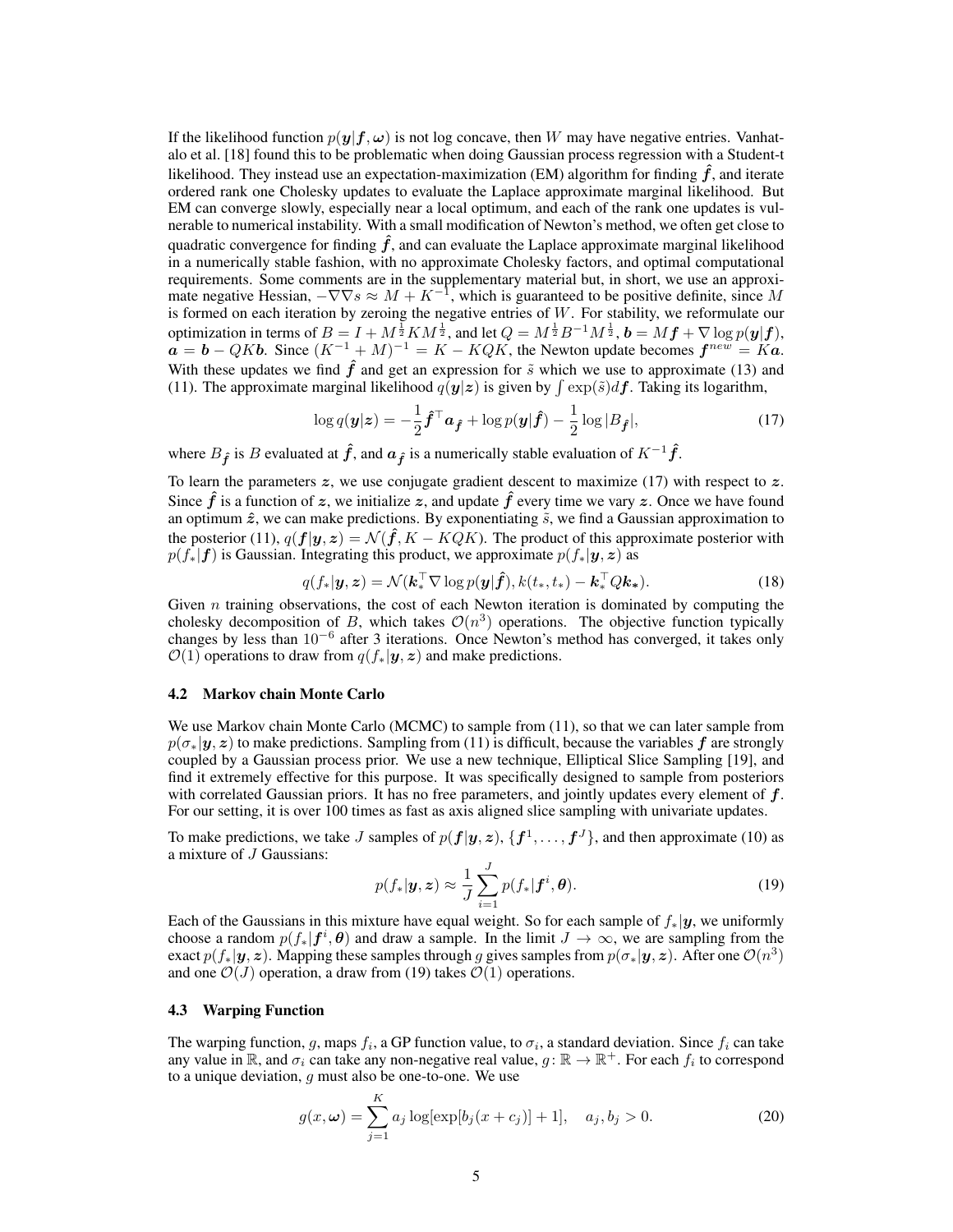This is monotonic, positive, infinitely differentiable, asymptotic towards zero as  $x \to -\infty$ , and tends to  $(\sum_{j=1}^{K} a_j b_j)x$  as  $x \to \infty$ . In practice, it is useful to add a small constant to (20), to avoid rare situations where the parameters  $\omega$  are trained to make g extremely small for certain inputs, at the expense of a good overall fit; this can happen when the parameters  $\omega$  are learned by optimizing a likelihood. A suitable constant could be one tenth the absolute value of the smallest nonzero observation.

By inferring the parameters of the warping function, or distributions of these parameters, we are learning a transformation which will best model  $\sigma_t$  with a Gaussian process. The more flexible the warping function, the more potential there is to improve the GCPV fit – in other words, the better we can estimate the 'perfect' transformation. To test the importance of this flexibility, we also try a simple unparametrized warping function,  $g(x) = e^x$ . In related work, Goldberg et al. [20] place a GP prior on the log noise level in a standard GP regression model on observations, except for inference they use Gibbs sampling, and a high level of 'jitter' for conditioning.

Once g is trained, we can infer the marginal distribution of each  $\sigma$ :  $F(a) = \Phi(g^{-1}(a))$ , for  $a \in \mathbb{R}$ . This suggests an alternate way to initialize  $g$ : we can initialize  $F$  as a mixture of Gaussians, and then map through  $\Phi^{-1}$  to find  $g^{-1}$ . Since mixtures of Gaussians are dense in the set of probability distributions, we could in principle find the 'perfect'  $q$  using an infinite mixture of Gaussians [21].

# 5 Experiments

In our experiments, we predict the latent standard deviations  $\sigma$  of observations y at times t, and also  $\sigma_*$  at unobserved times  $t_*$ . To do this, we use two versions of GCPV. The first variant, which we simply refer to as GCPV, uses the warping function (20) with  $K = 1$ , and squared exponential covariance function,  $k(t, t') = A \exp(-(t-t')^2/l^2)$ , with  $A = 1$ . The second variant, which we call GP-EXP, uses the unparametrized warping function  $e^x$ , and the same covariance function, except the amplitude A is a trained hyperparameter. The other hyperparameter  $l$  is called the *lengthscale* of the covariance function. The greater l, the greater the covariance between  $\sigma_t$  and  $\sigma_{t+a}$  for  $a \in \mathbb{R}$ . We train hyperparameters by maximizing the Laplace approximate log marginal likelihood (17).

We then sample from  $p(f_*|y)$  using the Laplace approximation (18). We also do this using MCMC (19) with  $J = 10000$ , after discarding a previous 10000 samples of  $p(f|y)$  as burn-in. We pass these samples of  $f_*|y$  through g and  $g^2$  to draw from  $p(\sigma_*|y)$  and  $p(\sigma_*^2|y)$ , and compute the sample mean and variance of  $\sigma_*|y$ . We use the sample mean as a point predictor, and the sample variance for error bounds on these predictions, and we use 10000 samples to compute these quantities. For GCPV we use Laplace and MCMC for inference, but for GP-EXP we only use Laplace. We compare predictions to  $GARCH(1,1)$ , which has been shown in extensive and recent reviews to be competitive with other GARCH variants, and more sophisticated models [5, 6, 7]. GARCH( $p,q$ ) specifies  $y(t) \sim$  $\mathcal{N}(0, \sigma^2(t))$ , and lets the variance be a deterministic function of the past:  $\sigma_t^2 = a_0 + \sum_{i=1}^p a_i y_t^2$  $\mathcal{N}(0, \sigma^2(t))$ , and lets the variance be a deterministic function of the past:  $\sigma_t^2 = a_0 + \sum_{i=1}^p a_i y_{t-i}^2 + \sum_{j=1}^q b_j \sigma_{t-j}^2$ . We use the Matlab Econometrics Toolbox implementation of GARCH, where the parameters  $a_0, a_i$  and  $b_i$  are estimated using a constrained maximum likelihood.

We make forecasts of volatility, and we predict historical volatility. By 'historical volatility' we mean the volatility at observed time points, or between these points. Uncovering historical volatility is important. It could, for instance, be used to study what causes fluctuations in the stock market, or to understand physical systems.

To evaluate our model, we use the Mean Squared Error (MSE) between the true variance, or proxy for the truth, and the predicted variance. Although likelihood has advantages, we are limited in space, and we wish to harmonize with the econometrics literature, and other assessments of volatility models, where MSE is the standard. In a similar assessment of volatility models, Brownlees et al. [7] found that MSE and quasi-likelihood rankings were comparable.

When the true variance is unknown we follow Brownlees et al. [7] and use squared observations as a proxy for the truth, to compare our model to GARCH.<sup>2</sup> The more observations, the more reliable these performance estimates will be. However, not many observations (e.g. 100) are needed for a stable ranking of competing models; in Brownlees et al. [7], the rankings derived from high frequency squared observations are similar to those derived using daily squared observations.

<sup>&</sup>lt;sup>2</sup>Since each observation y is assumed to have zero mean and variance  $\sigma^2$ ,  $\mathbb{E}[y^2] = \sigma^2$ .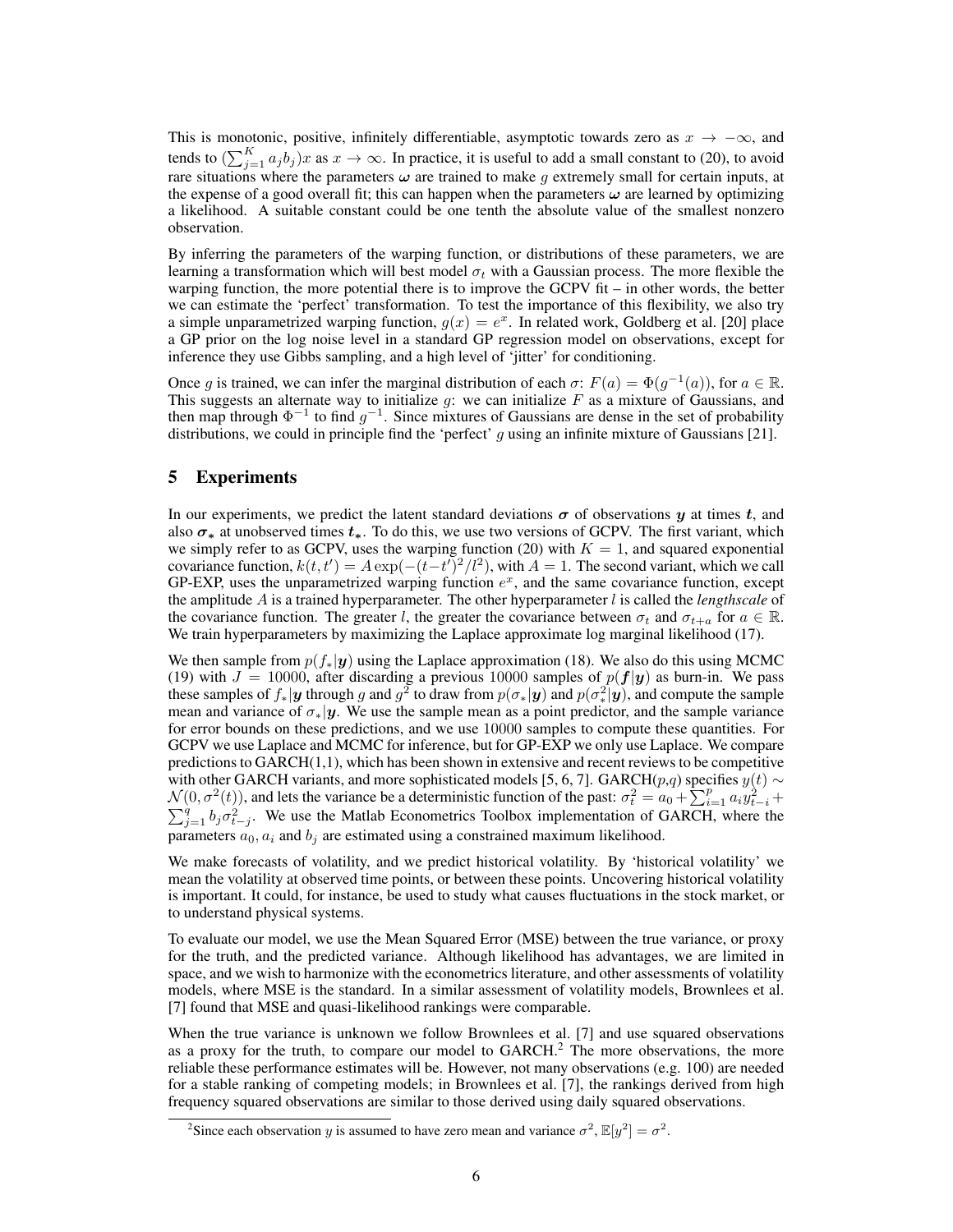#### 5.1 Simulations

We simulate observations from  $\mathcal{N}(0, \sigma^2(t))$ , using  $\sigma(t) = \sin(t) \cos(t^2) + 1$ , at  $t =$  $(0, 0.02, 0.04, \ldots, 4)^{\top}$ . We call this data set TRIG. We also simulate using a standard deviation that jumps from 0.1 to 7 and back, at times  $\mathbf{t} = (0, 0.1, 0.2, \dots, 6)^\top$ . We call this data set JUMP. To forecast, we use all observations up until the current time point, and make 1, 7, and 30 step ahead predictions. So, for example, in TRIG we start by observing  $t = 0$ , and make forecasts at  $t = 0.02, 0.14, 0.60$ . Then we observe  $t = 0, 0.02$  and make forecasts at  $t = 0.04, 0.16, 0.62$ , and so on, until all data points have been observed. For historical volatility, we predict the latent  $\sigma_t$  at the observation times, which is safe since we are comparing to the true volatility, which is not used in training; the results are similar if we interpolate. Figure 1 panels a) and b) show the true volatility for TRIG and JUMP respectively, alongside GCPV Laplace, GCPV MCMC, GP-EXP Laplace, and  $GARCH(1,1)$  predictions of historical volatility. Table 1 shows the results for forecasting and historical volatility.

In panel a) we see that GCPV more accurately captures the dependencies between  $\sigma$  at different times points than GARCH: if we manually decrease the lengthscale in the GCPV covariance function, we can replicate the erratic GARCH behaviour, which inaccurately suggests that the covariance between  $\sigma_t$  and  $\sigma_{t+a}$  decreases quickly with increases in a. We also see that GCPV with an unparametrized exponential warping function tends to overestimates peaks and underestimate troughs. In panel b), the volatility is extremely difficult to reconstruct or forecast – with no warning it will immediately and dramatically increase or decrease. This behaviour is not suited to a smooth squared exponential covariance function. Nevertheless, GCPV outperforms GARCH, especially in regions of low volatility. We also see this in panel a) for  $t \in (1.5, 2)$ . GARCH is known to respond slowly to large returns, and to overpredict volatility [22]. In JUMP, the greater the peaks, and the smaller the troughs, the more GARCH suffers, while GCPV is mostly robust to these changes.

## 5.2 Financial Data

The returns on the daily exchange rate between the Deutschmark (DM) and the Great Britain Pound (GBP) from 1984 to 1992 have become a benchmark for assessing the performance of GARCH models [8, 9, 10]. This exchange data, which we refer to as DMGBP, can be obtained from www.datastream.com, and the returns are calculated as  $r_t = \log(P_{t+1}/P_t)$ , where  $P_t$  is the number of DM to GBP on day  $t$ . The returns are assumed to have a zero mean function.

We use a rolling window of the previous 120 days of returns to make 1, 7, and 30 day ahead volatility forecasts, starting at the beginning of January 1988, and ending at the beginning of January 1992 (659 trading days). Every 7 days, we retrain the parameters of GCPV and GARCH. Every time we retrain parameters, we predict historical volatility over the past 120 days. The average MSE for these historical predictions is given in Table 1, although they should be observed with caution; unlike with the simulations, the DMGBP historical predictions are trained using the same data they are assessed on. In Figure 1c), we see that the GARCH one day ahead forecasts are lifted above the GCPV forecasts, but unlike in the simulations, they are now operating on a similar lengthscale. This suggests that GARCH could still be overpredicting volatility, but that GCPV has adapted its estimation of how  $\sigma_t$  and  $\sigma_{t+a}$  correlate with one another. Since GARCH is suited to this financial data set, it is reassuring that GCPV predictions have a similar time varying structure. Overall, GCPV and GARCH are competitive with one another for forecasting currency exchange returns, as seen in Table 1. Moreover, a learned warping function  $q$  outperforms an unparametrized one, and a full Laplace solution is comparable to using MCMC for inference, in accuracy and speed. This is also true for the simulations. Therefore we recommend whichever is more convenient to implement.

## 6 Discussion

We defined a copula process, and as an example, developed a stochastic volatility model, GCPV, which can outperform GARCH. With GCPV, the volatility  $\sigma_t$  is distributed as a Gaussian Copula Process, which separates the modelling of the dependencies between volatilities at different times from their marginal distributions – arguably the most useful property of a copula. Further, GCPV fits the marginals in the Gaussian copula process by learning a warping function. If we had simply chosen an unparametrized exponential warping function, we would incorrectly be assuming that the log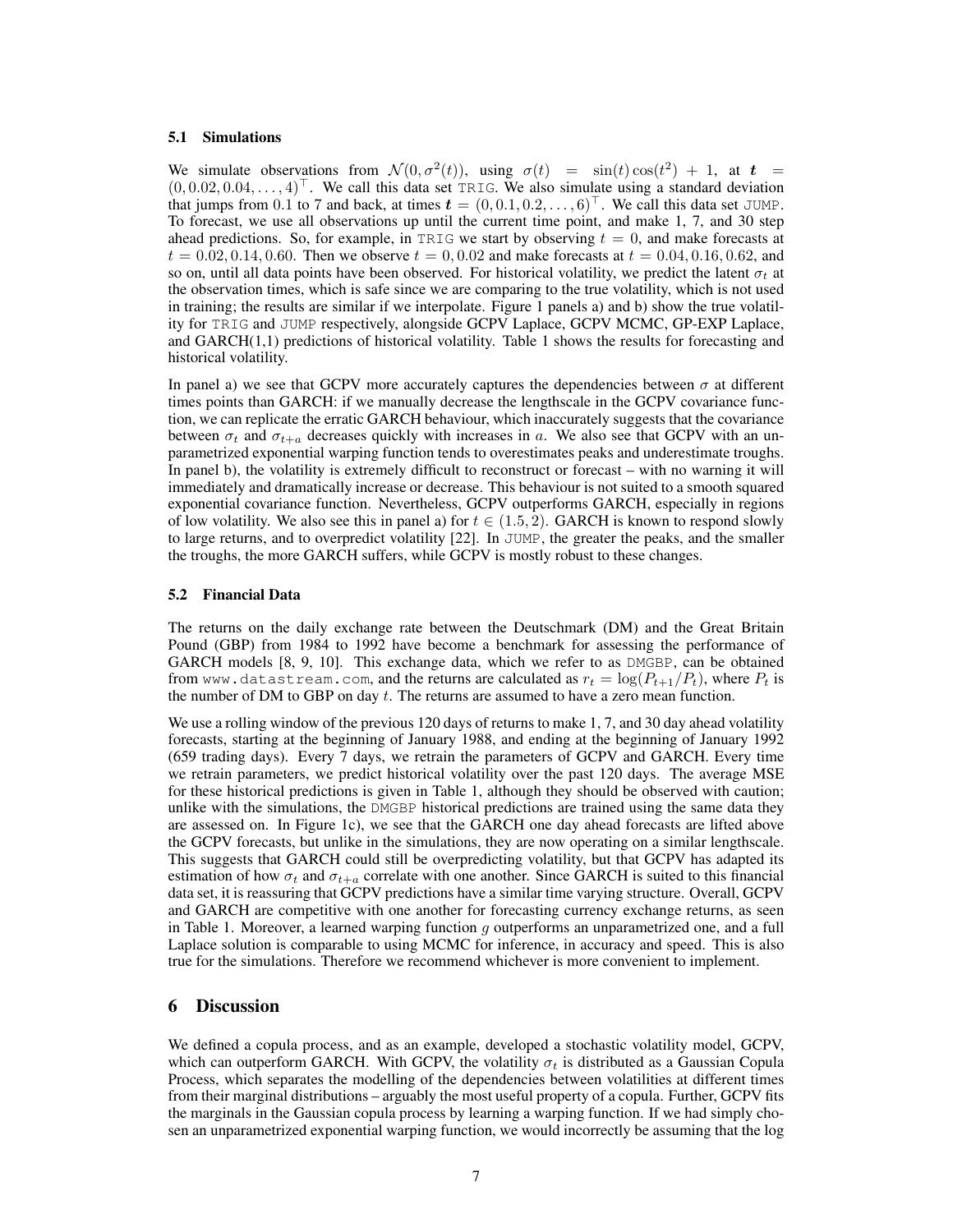| Data set         | Model              | Historical         | 1 step       | 7 step | 30 step |
|------------------|--------------------|--------------------|--------------|--------|---------|
| TRIG             | <b>GCPV</b> (LA)   | 0.0953             | 0.588        | 0.951  | 1.71    |
|                  | <b>GCPV (MCMC)</b> | 0.0760             | 0.622        | 0.979  | 1.76    |
|                  | <b>GP-EXP</b>      | 0.193              | 0.646        | 1.36   | 1.15    |
|                  | <b>GARCH</b>       | 0.938              | 1.04         | 1.79   | 5.12    |
| <b>JUMP</b>      | GCPV (LA)          | 0.588              | 0.891        | 1.38   | 1.35    |
|                  | GCPV (MCMC)        | 1.21               | 0.951        | 1.37   | 1.35    |
| $\times 10^3$    | <b>GP-EXP</b>      | 1.43               | 1.76         | 6.95   | 14.7    |
|                  | <b>GARCH</b>       | 1.88               | 1.58         | 3.43   | 5.65    |
| <b>DMGBP</b>     | GCPV (LA)          | 2.43               | 3.00         | 3.08   | 3.17    |
|                  | GCPV (MCMC)        | 2.39               | 3.00         | 3.08   | 3.17    |
| $\times 10^{-9}$ | <b>GP-EXP</b>      | 2.52               | 3.20         | 3.46   | 5.14    |
|                  | <b>GARCH</b>       | 2.83               | 3.03         | 3.12   | 3.32    |
| <b>TRIG</b>      | <b>JUMP</b>        | 0.015 <sub>F</sub> | <b>DMGBP</b> |        |         |

Table 1: MSE for predicting volatility



Figure 1: Predicting volatility and learning its marginal pdf. For a) and b), the true volatility, and GCPV (MCMC), GCPV (LA), GP-EXP, and GARCH predictions, are shown respectively by a thick green line, a dashed thick blue line, a dashed black line, a cyan line, and a red line. a) shows predictions of historical volatility for TRIG, where the shade is a 95% confidence interval about GCPV (MCMC) predictions. b) shows predictions of historical volatility for JUMP. In c), a black line and a dashed red line respectively show GCPV (LA) and GARCH one day ahead volatility forecasts for DMGBP. In d), a black line and a dashed blue line respectively show the GCPV learned marginal pdf of  $\sigma_t$  in DMGBP and a Gamma(4.15,0.00045) pdf.

volatilities are marginally Gaussian distributed. Indeed, for the DMGBP data, we trained the warping function  $q$  over a 120 day period, and mapped its inverse through the univariate standard Gaussian cdf  $\Phi$ , and differenced, to estimate the marginal probability density function (pdf) of  $\sigma_t$  over this period. The learned marginal pdf, shown in Figure 1d), is similar to a Gamma(4.15,0.00045) distribution. However, in using a rolling window to retrain the parameters of  $g$ , we do not assume that the marginals of  $\sigma_t$  are stationary; we have a time changing warping function.

While GARCH is successful, and its simplicity is attractive, our model is also simple and has a number of advantages. We can effortlessly handle missing data, we can easily incorporate covariates other than time (like interest rates) in our covariance function, and we can choose from a rich class of covariance functions – squared exponential, Brownian motion, Matern, periodic, etc. In fact, the ´ volatility of high frequency intradaily returns on equity indices and currency exchanges is cyclical [23], and GCPV with a periodic covariance function is uniquely well suited to this data. And the parameters of GCPV, like the covariance function lengthscale, or the learned warping function, provide insight into the underlying source of volatility, unlike the parameters of GARCH.

Finally, copulas are rapidly becoming popular in applications, but often only bivariate copulas are being used. With our copula process one can learn the dependencies between arbitrarily many random variables independently of their marginal distributions. We hope the Gaussian Copula Process Volatility model will encourage other applications of copula processes. More generally, we hope our work will help bring together the machine learning and econometrics communities.

Acknowledgments: Thanks to Carl Edward Rasmussen and Ferenc Huszár for helpful conversations. AGW is supported by an NSERC grant.